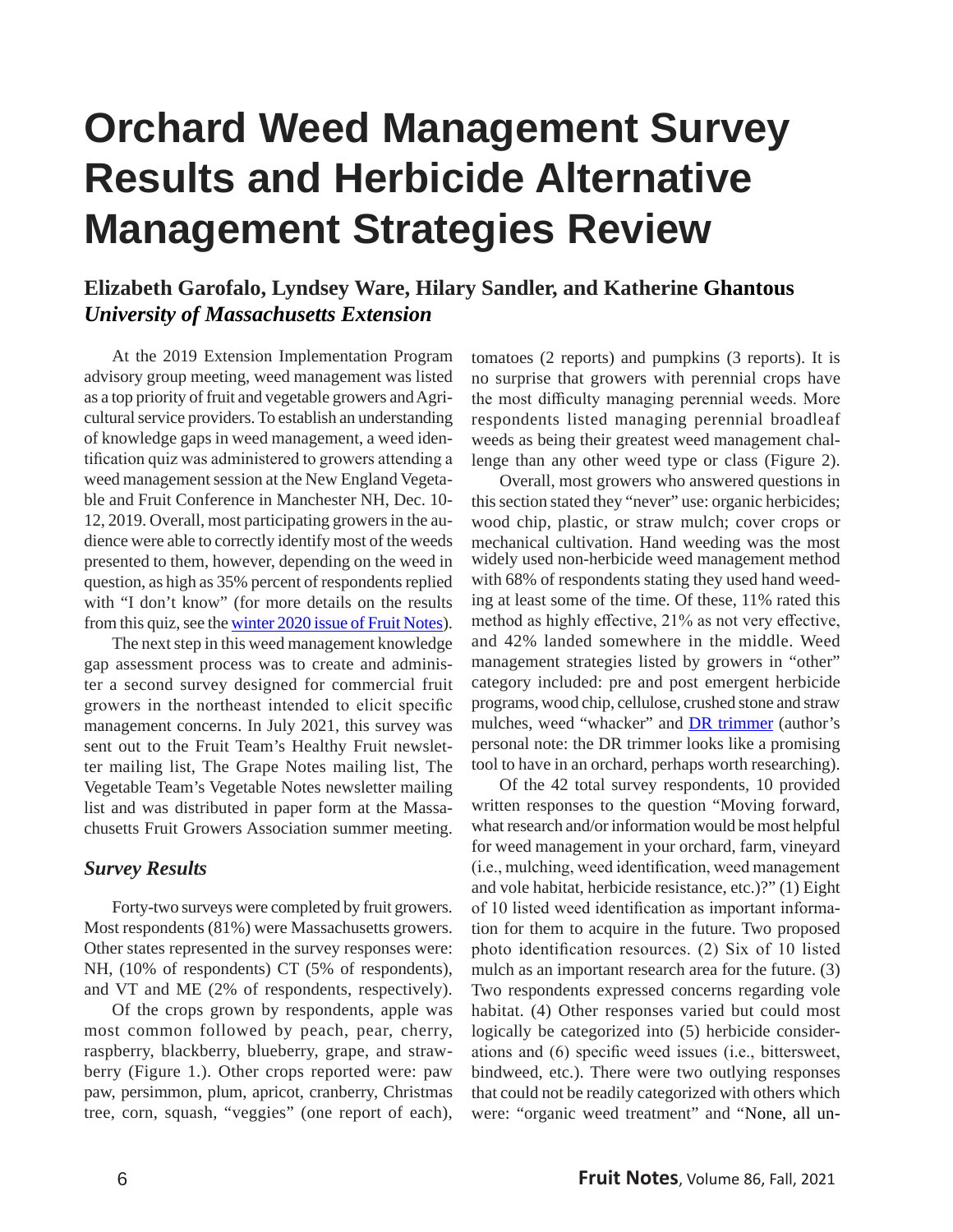



weeds of all classes (grass, sedge, broadleaf) are overall the most challenging for growers to manage.

der control for the most part, just spray herbicides."

The main goal of this article is to provide information to growers on weed identification resources and non-chemical weed management in orchards based on identified weed-related concerns. Additionally, given the known potential for management practices that do not leave a bare earth strip within the tree row to provide habitat for voles, this article will also discuss potential for alternative management strategies to foster these destructive pests.

# *Weed Identification Resources*

47% of respondents stated they were "somewhat" or "not at all" confident in their ability to identify weeds as annual, perennial or biennial. 56% of respondents stated they were "moderately" or "very confident in their ability to identify a weed as "grass", "broadleaf" or "sedge". Understanding which weeds are present when, life cycle (i.e., perennial, annual, biennial) and growth habit increases a grower's ability to effectively imple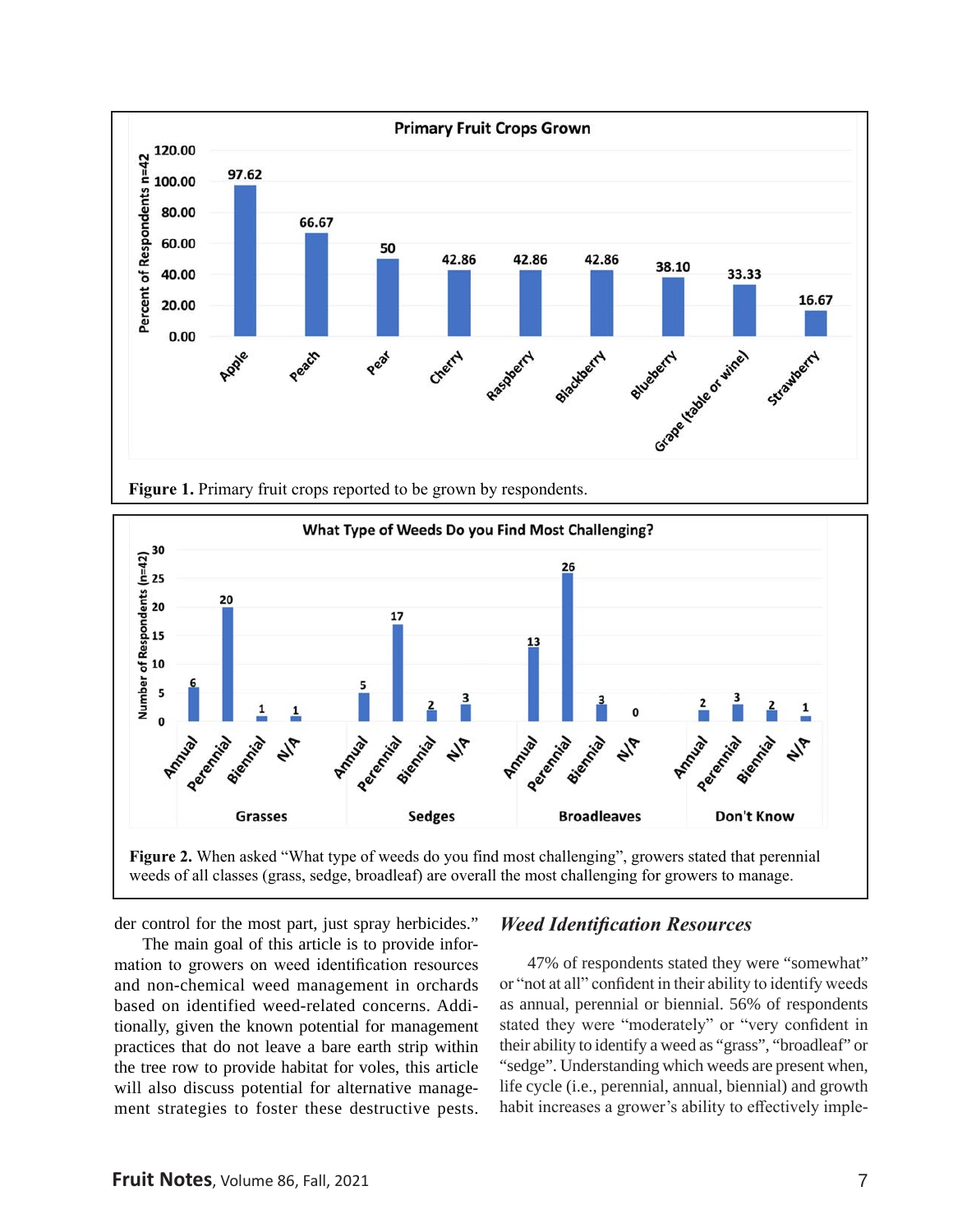ment weed management strategies. Many resources both print and online, exist to aid in identifying common weed species. [UMass Extension's Landscape, Nursery](https://ag.umass.edu/landscape)  [and Urban Forestry Program](https://ag.umass.edu/landscape) is home to the UMass online [Weed Herbarium.](https://extension.umass.edu/landscape/weed-herbarium) This collection of weed photos is listed alphabetically and can be searched by common name, scientific name, or by family name. [The UMass](https://ag.umass.edu/cranberry)  [Cranberry Station](https://ag.umass.edu/cranberry) has developed a weed identification book which can be ordered by emailing: [cranberry@](mailto:cranberry@umass.edu) [umass.edu](mailto:cranberry@umass.edu). MyIPM, a smartphone app, has begun development of a weed management category which currently contains photo identification of more than 35 weed species. This app can be downloaded for Android or iOS in the app store. Finally, and possibly most widely used, Weeds of the Northeast contains a key to identifying weeds, photos and growth habit descriptions and can be purchased through Cornell University Press.

# *Management Strategies- A Brief Review*

## **Effect of non-herbicide Ground Management Systems (GMS) on Weed Suppression**

#### *Bark Mulch*

• Bark mulch, applied at a depth of 4"-6" depending on the study, has been found to suppress weeds adequately for a two-year period (Peck et. al. 2011, Granatstein and Mullinex 2008, Atucha et. al. 2011) but typically requires reapplication on the third year regardless of mulch depth. • One study found that after the fifth year in a 16 year-long study, spot applications of glyphosate were necessary in bark mulch treatments to suppress emerging perennial weeds. • Another study observed weeds growing up in and around mesh mouse guards deployed in mulch treatments and suggested that either spot herbicide applications or hand weeding would be necessary to mitigate the issues (i.e., borers) associated with weeds growing in such proximity to tree trunks.

## *Soil surface cultivation*

• Mechanical cultivation (tillage) with in tree rows was found to be effective at suppressing weeds for two to four weeks after each time this practice was performed in the orchard. • Depending upon the study, this practice was performed 3-4 times per season between May and mid-July to August.

## *Synthetic mulches*

• Polypropylene and other weed fabric type materi-

als were not found to be as effective at suppressing weeds as either mulch or soil surface cultivation. • Polypropylene treatments often had weeds break through the material, requiring periodic hand weeding.

#### *Living mulches*

• In the early years of a planting, living mulches create the same competition issue within row as any weed cover. • While these living mulches may suppress other weeds, they can become the weed themselves.

#### **Effect of non-herbicide GMS on Vole Activity**

• When considering mulch as a weed management option, many anecdotal comments can be found stating a connection to mulch and increased vole damage. However, very little research is available to support these statements. Merwin et. al. (1995) installed mouse guards in all GMS treatments, and still observed vole activity and tree damage in mulch/ground cover treatments at one study site. At the other site in the study, however, they did not observe this same level activity suggesting that vole populations and subsequent damage can be site specific and influenced by factors other than GMS (predator populations, etc.).

#### *Bark Mulch*

• Merwin et. al. (1995) reported variability in vole populations and activity from year to year and site to site but reported that there was more damage in mulched plots than herbicide treated plots, especially in synthetic mulch plots. However, less damage was reported in wood chip mulch plots than other biomass mulches. • Other studies have shown that wood chip mulch exhibits the same low level of vole activity and damage as clean cultivation supporting observations that voles do not move well through this material (Wiman et. al. 2009).

## *Soil surface cultivation*

• Clean cultivated in row treatments experienced overall less vole activity as this practice removes all cover and attractive food sources (outside of trees) from the orchard rows.

#### *Synthetic mulches*

• Synthetic mulches appear to provide the greatest cover for voles as they can easily tunnel and nest underneath these (Image 1) remaining hidden from predators while feeding on roots and unprotected trunks.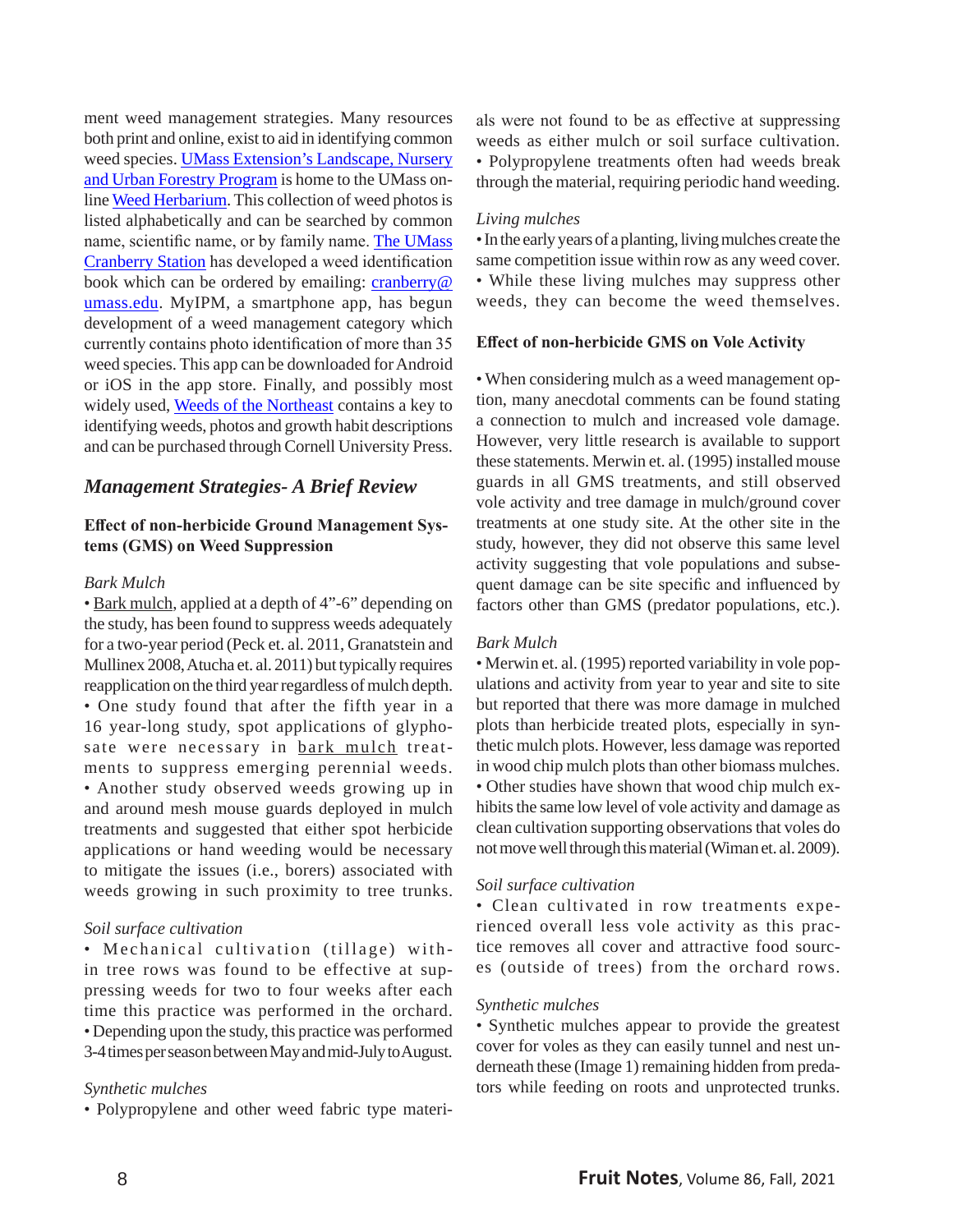#### *Living mulches*

• Wiman et. al. (2009) studied the effect of living mulches on vole activity in orchards in Washington. In their first year of study vole populations were sufficient to determine that these types of mulching systems provided ideal habitat for voles recording greater activity and tree damage. The second and third years had very low overall vole populations and a such were unable to draw significant conclusions regarding the level of activity and damage.

#### *Additional note:*

• Granatstein and Mullinex (2008) found that "Wood chips led to a 20% to 30% savings in irrigation water". As rainfall becomes more sporadic, this is likely to be a useful water conservation service. • Wood chip mulch source and composition is an important factor. The potential for importing weed seeds exists.

# *Conclusions*

• Herbicides continue to offer growers the least expensive weed management option. However, with the demand for fruit grown using fewer synthetic inputs, wood mulch presents an interesting, potentially viable addition to the weed management program implemented in tree fruit in Massachusetts. More long-term research into the impact that this practice has on vole activity and damage is needed. • Merwin et.al. (1995) estimated that cost of herbicides and wood chips was similar- \$200-\$400 over three years for herbicides and \$70-\$350 for wood chips (sourcing varies by region, this study was able to pick up you-carry mulch for free at the municipal lot, hence the lower end of the cost estimate). An updated cost analysis of this data is necessary given the overall increase in agricultural supply prices. • Given the findings in the above-mentioned studies, living mulches and synthetic ground covers are not currently a viable herbicide alternative for tree fruit production.

# *Additional resources*

UMass [Extension Landscape, Nursery and Ur](https://ag.umass.edu/landscape)ban [Forestry Program.](https://ag.umass.edu/landscape) [UMass Extension Landscape, Nursery & Urban](https://extension.umass.edu/landscape/weed-herbarium)  [Forestry Program Weed Herbarium](https://extension.umass.edu/landscape/weed-herbarium) [UMass Cranberry Station](https://ag.umass.edu/cranberry)

## [UMass Cranberry Station Fact Sheets](https://ag.umass.edu/cranberry/fact-sheets)

#### Weeds of the Northeast

# *Acknowledgements*

Thank you to all of you who took the time to fill out this survey! This work was supported in part by funding provided by USDA NIFA Extension Implementation Program, Award No. 2017-70006-27137.

## *Literature cited*

Atucha, A., Merwin, IA., Brown, MG. 2011. Long-term Effects of Four Groundcover Management Systems in an Apple Orchard. [HORTSCIENCE. Vol. 46 Is. 8. 1176-1183](https://doi.org/10.21273/HORTSCI.46.8.1176).

Bokszczanin, K.Ł.;Wrona, D.; Przybyłko, S. Influence of an Alternative Soil Management System to Herbicide Use on Tree Vigor, Yield, and Quality of Apple Fruit. [Agronomy 2021, 11, 58](https://doi.org/10.3390/agronomy11010058).

Granatstein, D. and K. Mullinix. (2008). Mulching options for Northwest organic and conventional orchards. HortScience 43:45–50.

Merwin, Ian & Rosenberger, D. & Engle, C & Rist, D & Fargione, M. (1995). Comparing Mulches, Herbicides, and Cultivation as Orchard Groundcover Management Systems. [Hort-](http://dx.doi.org/10.21273/HORTTECH.5.2.151)[Technology. 5. 10.21273/HORTTECH.5.2.151](http://dx.doi.org/10.21273/HORTTECH.5.2.151).

Wiman, Michel & Kirby, Elizabeth & Granatstein, David & Sullivan, Thomas. (2009). Cover Crops Influence Meadow Vole Presence in Organic Orchards. HortTechnology. 19. 10.21273/HORTSCI.19.3.558.